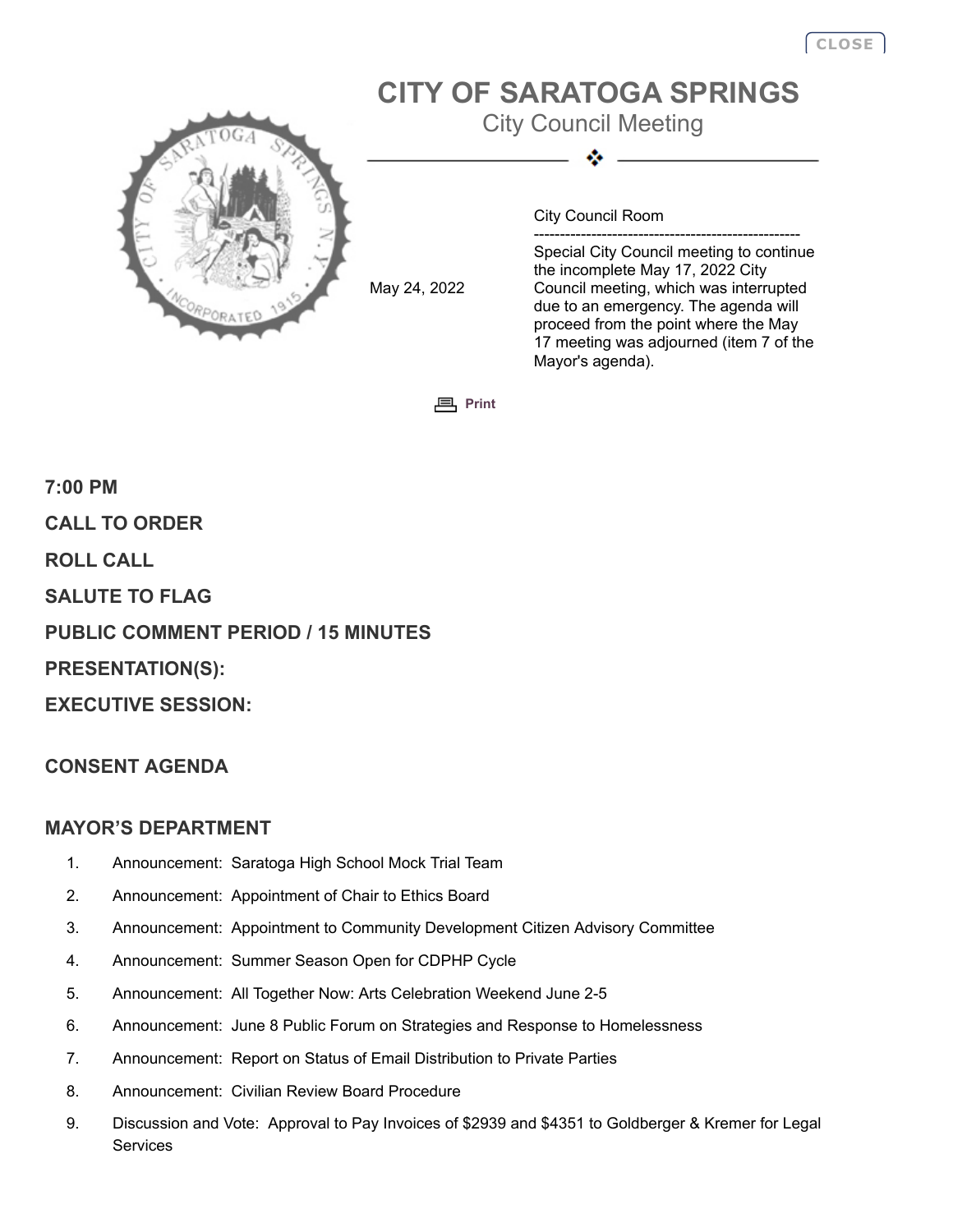- 10. **[Discussion and Vote: Merit for Review and Referral to Design Review Committee Proposed](http://agenda.saratoga-springs.org/agendainternal/Bluesheet.aspx?ItemID=19838&MeetingID=1576) Amendments 1 and 2 to UDO**
- 11. **[Discussion and Vote: Discussion and Vote: Approval of MOU Between The Department of Navy and](http://agenda.saratoga-springs.org/agendainternal/Bluesheet.aspx?ItemID=19832&MeetingID=1576) The City of Saratoga Springs**
- 12. **[Discussion and Vote: Resolution Title 8 \(Legal Matters\)](http://agenda.saratoga-springs.org/agendainternal/Bluesheet.aspx?ItemID=19860&MeetingID=1576)**
- 13. **[Discussion and Vote: Authorization for Mayor to Sign Youth Service Project Minor Contract with the](http://agenda.saratoga-springs.org/agendainternal/Bluesheet.aspx?ItemID=19792&MeetingID=1576) County of Saratoga**
- 14. **[Discussion and Vote: Authorization for Mayor to Sign the Co-Sponsor Agreement with Saratoga Youth](http://agenda.saratoga-springs.org/agendainternal/Bluesheet.aspx?ItemID=19650&MeetingID=1576) Boxing Association**
- 15. **[Discussion and Vote: Authorization for Mayor to Sign the Co-Sponsor Agreement with Rock Your](http://agenda.saratoga-springs.org/agendainternal/Bluesheet.aspx?ItemID=19790&MeetingID=1576) Fitness Boot Camp**
- 16. **[Discussion and Vote: Establish Title and Salary for Program Director in Recreation Department](http://agenda.saratoga-springs.org/agendainternal/Bluesheet.aspx?ItemID=19822&MeetingID=1576)**
- 17. Set Public Hearing: Amend Capital Program and Budget for the Recreation Playground and Facilities Project utilizing Subdivision Recreation Fees
- 18. Set Public Hearing: Amend Capital Program and Budget for the Recreation Skate Park Project utilizing Subdivision Recreation Fees

# **ACCOUNTS DEPARTMENT**

- 1. **[Discussion and Vote: Amend Chapter 61 Re: Alcohol Sales and Use](http://agenda.saratoga-springs.org/agendainternal/Bluesheet.aspx?ItemID=19811&MeetingID=1576)**
- 2. **[Discussion and Vote: Resolution of Official City Newspaper](http://agenda.saratoga-springs.org/agendainternal/Bluesheet.aspx?ItemID=19809&MeetingID=1576)**
- 3. **[Discussion and Vote: Authorization for Mayor to Sign Contract with New York State Industry for the](http://agenda.saratoga-springs.org/agendainternal/Bluesheet.aspx?ItemID=19813&MeetingID=1576) Disabled (NYSID) for Design Review Scanning**
- 4. Announcement: Grievance Day is Tuesday, May 24, 2022
- 5. Announcement: Cannabis Update
- 6. Announcement: Temporary Outdoor Dining Update
- 7. **[Set Public Hearing: Amend Chapter 136 Entitled Lodging and Eating and Drinking Establishments -](http://agenda.saratoga-springs.org/agendainternal/Bluesheet.aspx?ItemID=19845&MeetingID=1576) Temporary Outdoor Seating Area Permits**
- 8. Update: Special Events
- 9. **[Set Public Hearing: Amendment to Chapter 199A Special Events](http://agenda.saratoga-springs.org/agendainternal/Bluesheet.aspx?ItemID=19836&MeetingID=1576)**
- 10. **[Award of Bid: Polyaluminum Chloride to Holland Chemical](http://agenda.saratoga-springs.org/agendainternal/Bluesheet.aspx?ItemID=19834&MeetingID=1576)**
- 11. **[Award of Bid: Geyser Crest Well #7 Construction to Layne Christensen Company](http://agenda.saratoga-springs.org/agendainternal/Bluesheet.aspx?ItemID=19842&MeetingID=1576)**
- 12. Announcement: Southside Cemetery Restoration
- 13. Announcement: Update: COVID and Planned City Activities

#### **FINANCE DEPARTMENT**

- 1. **[Update: Participatory Budgeting](http://agenda.saratoga-springs.org/agendainternal/Bluesheet.aspx?ItemID=19844&MeetingID=1576)**
- 2. Update: City Finances
- 3. **[Discussion and Vote: Use of Assignment IT Initiatives](http://agenda.saratoga-springs.org/agendainternal/Bluesheet.aspx?ItemID=19816&MeetingID=1576)**
- 4. **[Discussion and Vote: Budget Amendment Assignment for IT Initiatives](http://agenda.saratoga-springs.org/agendainternal/Bluesheet.aspx?ItemID=19819&MeetingID=1576)**